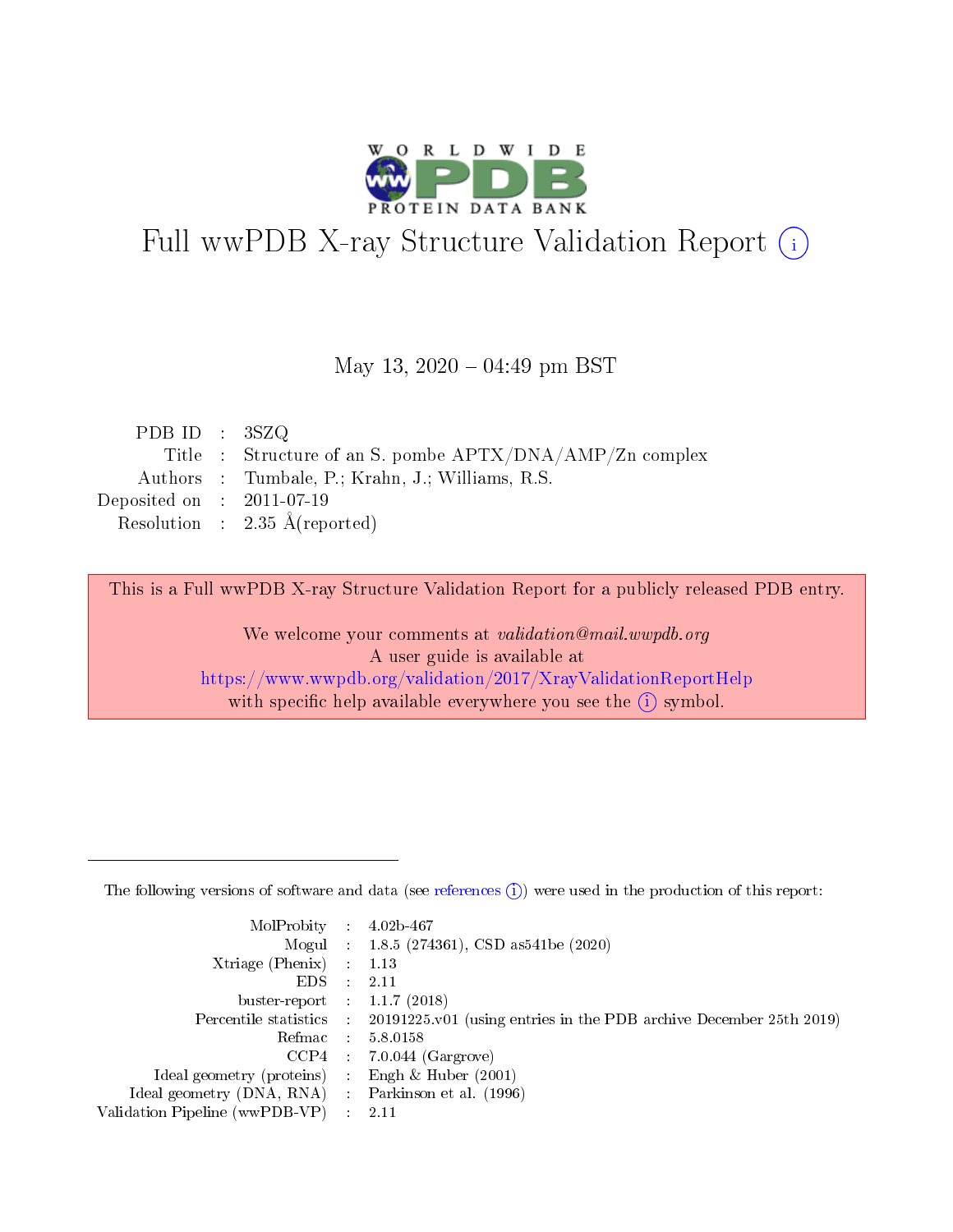# 1 [O](https://www.wwpdb.org/validation/2017/XrayValidationReportHelp#overall_quality)verall quality at a glance  $(i)$

The following experimental techniques were used to determine the structure: X-RAY DIFFRACTION

The reported resolution of this entry is 2.35 Å.

Percentile scores (ranging between 0-100) for global validation metrics of the entry are shown in the following graphic. The table shows the number of entries on which the scores are based.



| Metric                | Whole archive<br>$(\#\text{Entries})$ | <b>Similar resolution</b><br>$(\#\text{Entries}, \text{resolution range}(\text{\AA}))$ |
|-----------------------|---------------------------------------|----------------------------------------------------------------------------------------|
| $R_{free}$            | 130704                                | $1164 (2.36 - 2.36)$                                                                   |
| Clashscore            | 141614                                | $1232(2.36-2.36)$                                                                      |
| Ramachandran outliers | 138981                                | $\overline{1211}$ $(2.36-2.36)$                                                        |
| Sidechain outliers    | 138945                                | $1212(2.36-2.36)$                                                                      |
| RSRZ outliers         | 127900                                | $1150(2.36-2.36)$                                                                      |

The table below summarises the geometric issues observed across the polymeric chains and their fit to the electron density. The red, orange, yellow and green segments on the lower bar indicate the fraction of residues that contain outliers for  $>=3, 2, 1$  and 0 types of geometric quality criteria respectively. A grey segment represents the fraction of residues that are not modelled. The numeric value for each fraction is indicated below the corresponding segment, with a dot representing fractions  $\epsilon=5\%$  The upper red bar (where present) indicates the fraction of residues that have poor fit to the electron density. The numeric value is given above the bar.

|  | $\boxed{\text{Mol}}$ Chain   Length |     | Quality of chain |     |    |
|--|-------------------------------------|-----|------------------|-----|----|
|  | 206                                 |     | 90%              |     | 7% |
|  |                                     |     | 100%             |     |    |
|  |                                     | 29% | 29%              | 43% |    |

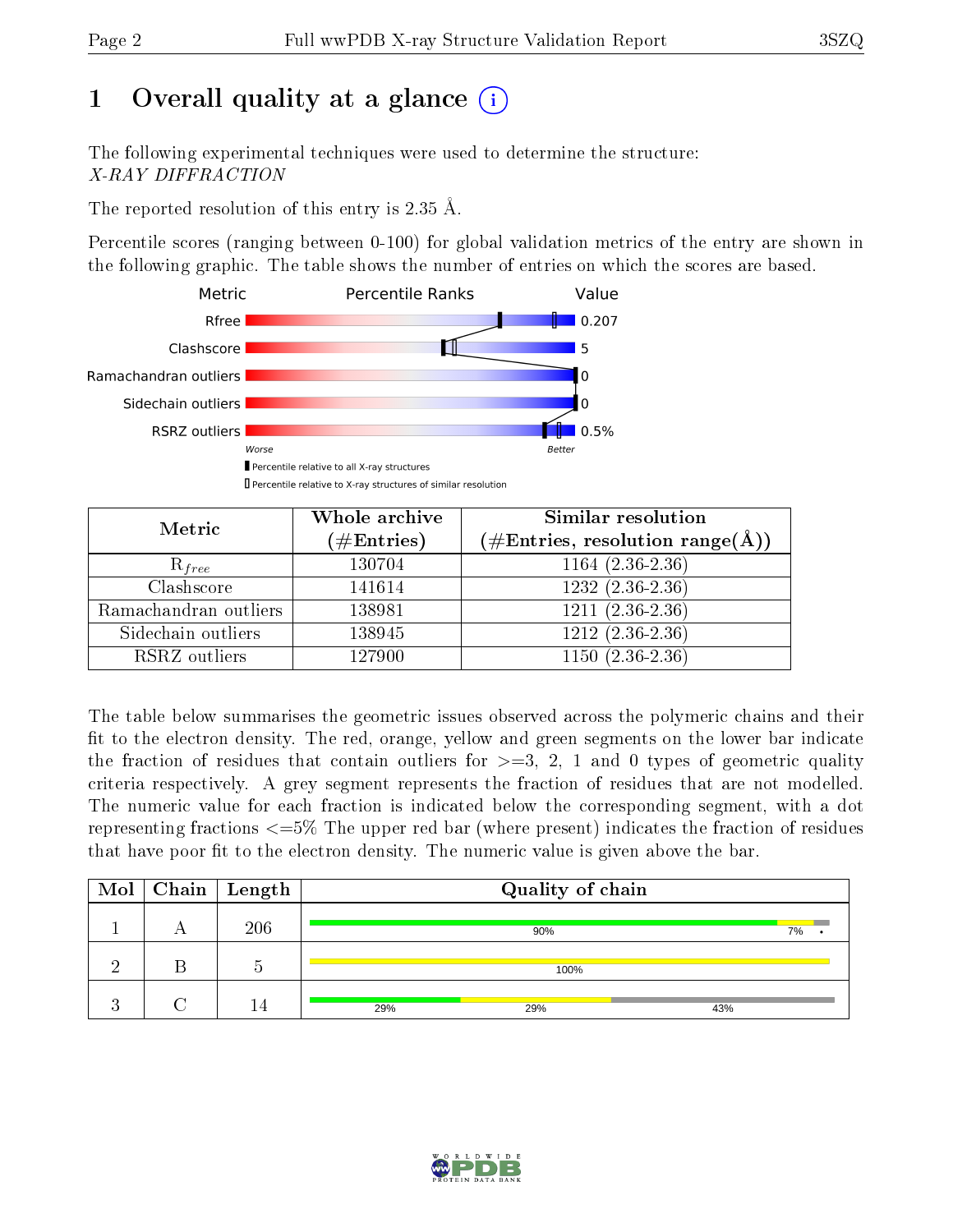# 2 Entry composition  $\left( \cdot \right)$

There are 7 unique types of molecules in this entry. The entry contains 2152 atoms, of which 0 are hydrogens and 0 are deuteriums.

In the tables below, the ZeroOcc column contains the number of atoms modelled with zero occupancy, the AltConf column contains the number of residues with at least one atom in alternate conformation and the Trace column contains the number of residues modelled with at most 2 atoms.

Molecule 1 is a protein called Aprataxin-like protein.

| Mol | Chain | Residues | $\rm{Atoms}$        |      |     |     |  | ZeroOcc∣ | $\mid$ AltConf $\mid$ | $\operatorname{Trace}\nolimits$ $\mid$ |
|-----|-------|----------|---------------------|------|-----|-----|--|----------|-----------------------|----------------------------------------|
|     |       | 200      | $\rm Total$<br>1645 | 1049 | 283 | 302 |  |          |                       |                                        |

There are 4 discrepancies between the modelled and reference sequences:

| Chain. | Residue | Modelled | Actual | Comment                     | Reference |
|--------|---------|----------|--------|-----------------------------|-----------|
|        | -27     | GLY.     |        | EXPRESSION TAG   UNP 074859 |           |
|        | -28     | SER.     |        | EXPRESSION TAG   UNP 074859 |           |
|        | 29      | HIS.     |        | EXPRESSION TAG   UNP 074859 |           |
|        | 30      | MET      |        | EXPRESSION TAG   UNP 074859 |           |

• Molecule 2 is a DNA chain called  $5'-D(*\text{CP}^*\text{CP}^*\text{CP}^*\text{TP}^*\text{G})-3'.$ 

| Mol | Chain   Residues | $\rm{Atoms}$ |                |  | ZeroOcc   AltConf   Trace |  |  |  |
|-----|------------------|--------------|----------------|--|---------------------------|--|--|--|
|     |                  | Total<br>96  | <b>C</b><br>47 |  | 29                        |  |  |  |

 Molecule 3 is a DNA chain called 5'-D(\*TP\*AP\*TP\*CP\*GP\*GP\*AP\*AP\*TP\*CP\*AP\*G  $P^*GP^*G$ -3'.

| Mol |  | $\mathbf{Chain} \mid$ Residues | $\rm{Atoms}$ |                  |      | $\text{ZeroOcc}$   AltConf   Trace |  |  |  |
|-----|--|--------------------------------|--------------|------------------|------|------------------------------------|--|--|--|
|     |  |                                | Total        | $\overline{C}$ N |      |                                    |  |  |  |
|     |  | 168                            |              | 79 35            | - 46 |                                    |  |  |  |

• Molecule 4 is ADENOSINE MONOPHOSPHATE (three-letter code: AMP) (formula:  $C_{10}H_{14}N_5O_7P$ ).

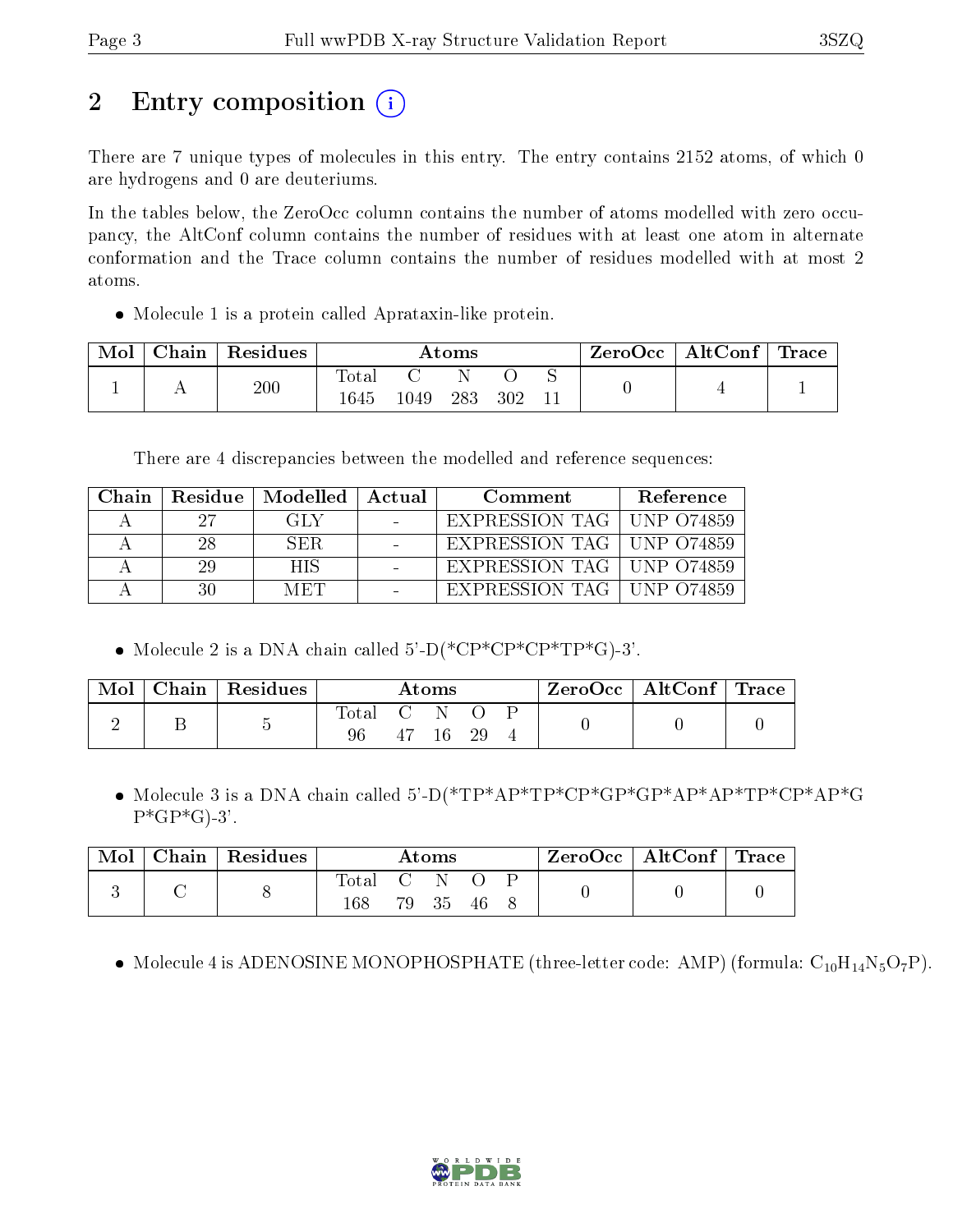

| Mol |  | $\vert$ Chain $\vert$ Residues | Atoms       |        |  | $ZeroOcc \mid AltConf \mid$ |  |
|-----|--|--------------------------------|-------------|--------|--|-----------------------------|--|
|     |  |                                | Total C N O |        |  |                             |  |
|     |  |                                |             | 10 5 7 |  |                             |  |

 $\bullet$  Molecule 5 is BETA-MERCAPTOETHANOL (three-letter code: BME) (formula: C<sub>2</sub>H<sub>6</sub>OS).



|  | $\text{Mol}$   Chain   Residues | <b>Atoms</b>               | ZeroOcc   AltConf |
|--|---------------------------------|----------------------------|-------------------|
|  |                                 | Total C O S<br>$2 \quad 1$ |                   |
|  |                                 | Total C O S                |                   |

Molecule 6 is ZINC ION (three-letter code: ZN) (formula: Zn).

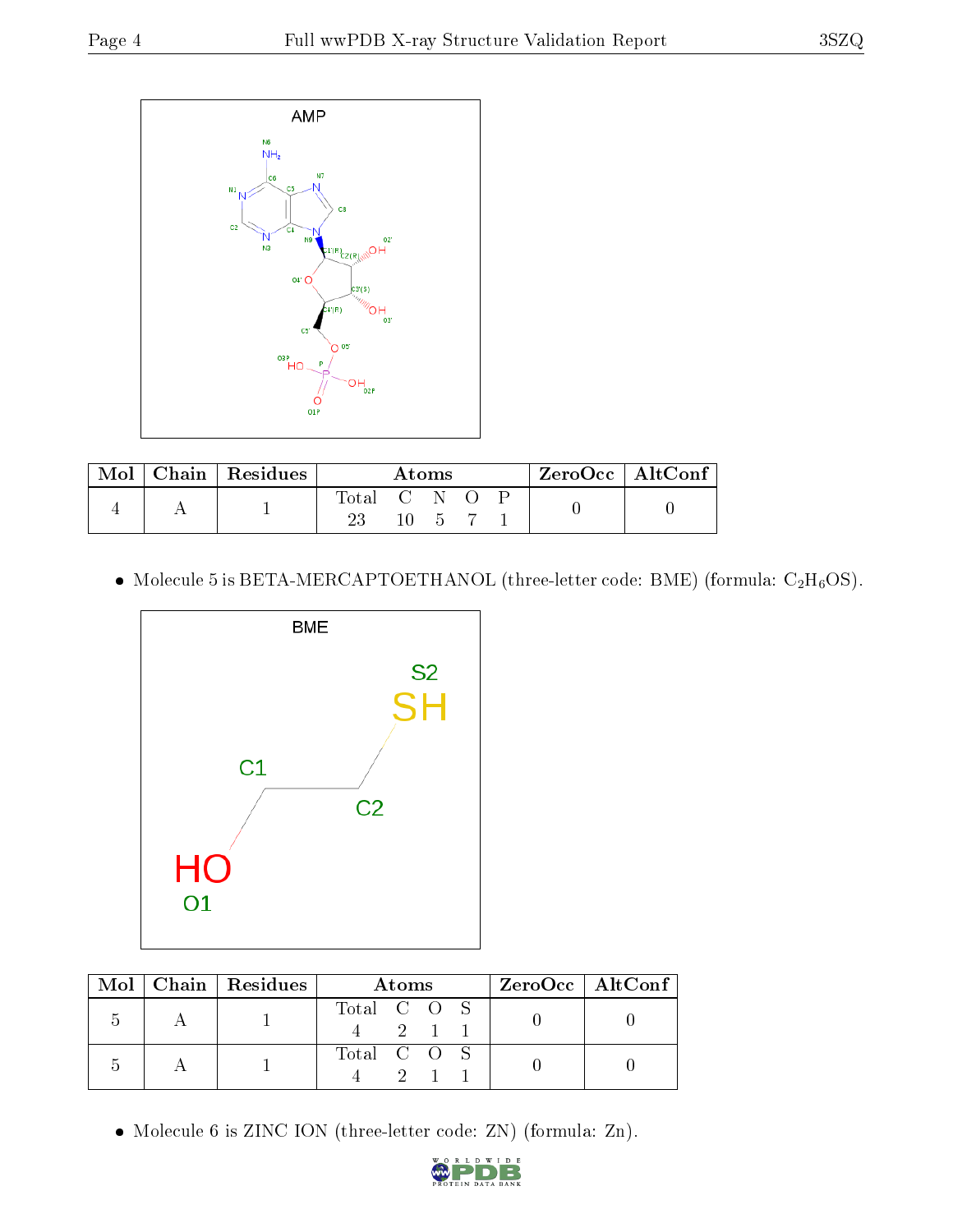|  | $\parallel$ Mol $\parallel$ Chain $\parallel$ Residues $\parallel$ | Atoms | ZeroOcc   AltConf |  |
|--|--------------------------------------------------------------------|-------|-------------------|--|
|  |                                                                    | Total |                   |  |

 $\bullet\,$  Molecule 7 is water.

| Mol | $\vert$ Chain $\vert$ Residues | Atoms                 | $ZeroOcc \mid AltConf \mid$ |
|-----|--------------------------------|-----------------------|-----------------------------|
|     | 201                            | Total O<br>201<br>201 |                             |
|     |                                | Total O<br>6          |                             |
|     |                                | Total                 |                             |

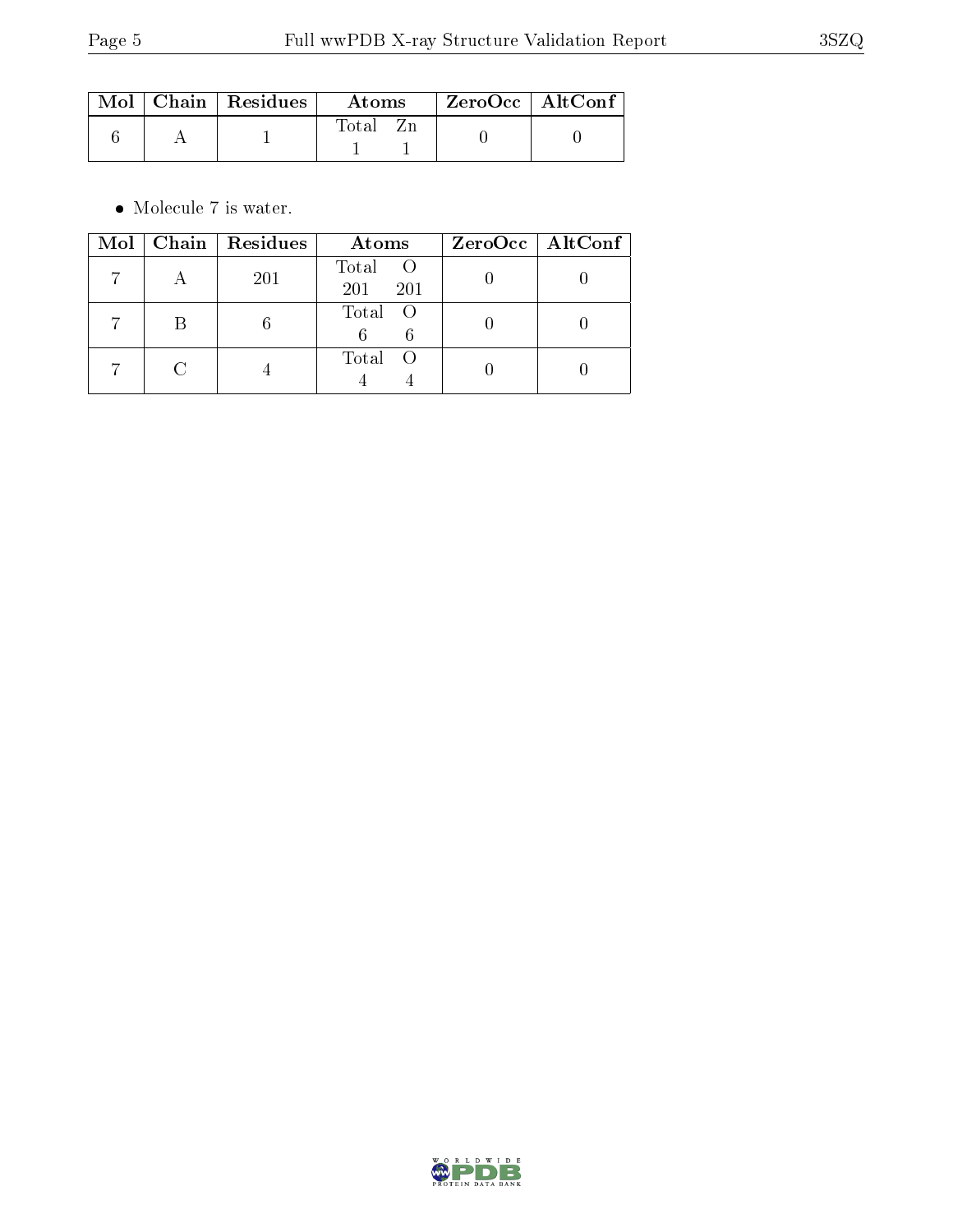ESSEE

 $^{\circ}$ ខា  $\frac{1}{2}$  $\frac{1}{2}$  $\frac{4}{5}$ 

# 3 Residue-property plots (i)

These plots are drawn for all protein, RNA and DNA chains in the entry. The first graphic for a chain summarises the proportions of the various outlier classes displayed in the second graphic. The second graphic shows the sequence view annotated by issues in geometry and electron density. Residues are color-coded according to the number of geometric quality criteria for which they contain at least one outlier: green  $= 0$ , yellow  $= 1$ , orange  $= 2$  and red  $= 3$  or more. A red dot above a residue indicates a poor fit to the electron density (RSRZ  $> 2$ ). Stretches of 2 or more consecutive residues without any outlier are shown as a green connector. Residues present in the sample, but not in the model, are shown in grey.

| Chain A:                         | 90%                                                                                   | 7% |  |
|----------------------------------|---------------------------------------------------------------------------------------|----|--|
| <b>R35</b><br>89X<br>ិដ្ឋមិន និង | E221<br>Y222<br><mark>- 앞 끓 — 알</mark><br>- 여 차 로<br>u <mark>a ma</mark><br><b>PA</b> |    |  |
|                                  | • Molecule 2: 5'-D(*CP*CP*CP*TP*G)-3'                                                 |    |  |
| Chain B:                         | 100%                                                                                  |    |  |
|                                  | • Molecule 3: 5'-D(*TP*AP*TP*CP*GP*GP*AP*AP*TP*CP*AP*GP*GP*G)-3'                      |    |  |
| Chain C:                         | 29%<br>29%<br>43%                                                                     |    |  |

• Molecule 1: Aprataxin-like protein

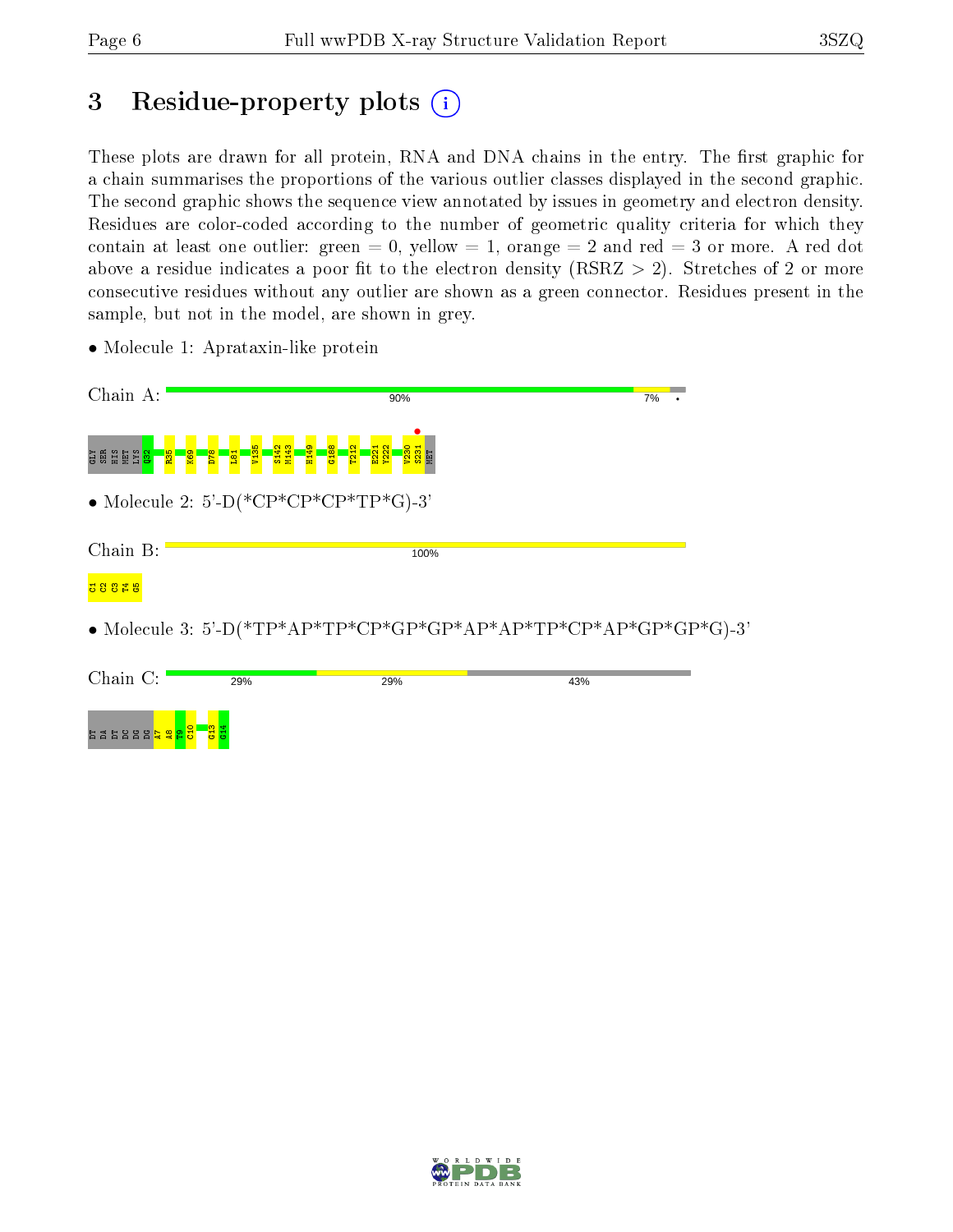## 4 Data and refinement statistics  $(i)$

| Property                                                             | Value                                              | Source     |  |
|----------------------------------------------------------------------|----------------------------------------------------|------------|--|
| Space group                                                          | I 4 3 2                                            | Depositor  |  |
| Cell constants                                                       | $157.05$ Å $157.05$ Å $157.05$ Å                   | Depositor  |  |
| a, b, c, $\alpha$ , $\beta$ , $\gamma$                               | $90.00^{\circ}$ $90.00^{\circ}$<br>$90.00^{\circ}$ |            |  |
| Resolution $(A)$                                                     | $24.83 - 2.35$                                     | Depositor  |  |
|                                                                      | $49.66 - 2.35$                                     | <b>EDS</b> |  |
| % Data completeness                                                  | $100.0 (24.83 - 2.35)$                             | Depositor  |  |
| (in resolution range)                                                | $100.0 (49.66 - 2.35)$                             | <b>EDS</b> |  |
| $\mathrm{R}_{merge}$                                                 | 0.10                                               | Depositor  |  |
| $\mathrm{R}_{sym}$                                                   | (Not available)                                    | Depositor  |  |
| $\langle I/\sigma(I) \rangle^{-1}$                                   | $5.23$ (at $2.34\text{\AA}$ )                      | Xtriage    |  |
| Refinement program                                                   | PHENIX (phenix.refine: 1.7 650)                    | Depositor  |  |
| $R, R_{free}$                                                        | $0.165$ , $0.211$                                  | Depositor  |  |
|                                                                      | $0.165$ , $0.207$                                  | DCC        |  |
| $R_{free}$ test set                                                  | 685 reflections $(4.87\%)$                         | wwPDB-VP   |  |
| Wilson B-factor $(A^2)$                                              | 27.5                                               | Xtriage    |  |
| Anisotropy                                                           | 0.000                                              | Xtriage    |  |
| Bulk solvent $k_{sol}(e/\mathring{A}^3)$ , $B_{sol}(\mathring{A}^2)$ | 0.30, 46.0                                         | <b>EDS</b> |  |
| $L$ -test for twinning <sup>2</sup>                                  | $< L >$ = 0.49, $< L2$ > = 0.33                    | Xtriage    |  |
| Estimated twinning fraction                                          | No twinning to report.                             | Xtriage    |  |
| $\overline{F_o, F_c}$ correlation                                    | 0.95                                               | <b>EDS</b> |  |
| Total number of atoms                                                | 2152                                               | wwPDB-VP   |  |
| Average B, all atoms $(A^2)$                                         | 28.0                                               | wwPDB-VP   |  |

Xtriage's analysis on translational NCS is as follows: The largest off-origin peak in the Patterson function is 2.39% of the height of the origin peak. No significant pseudotranslation is detected.

<sup>&</sup>lt;sup>2</sup>Theoretical values of  $\langle |L| \rangle$ ,  $\langle L^2 \rangle$  for acentric reflections are 0.5, 0.333 respectively for untwinned datasets, and 0.375, 0.2 for perfectly twinned datasets.



<span id="page-6-1"></span><span id="page-6-0"></span><sup>1</sup> Intensities estimated from amplitudes.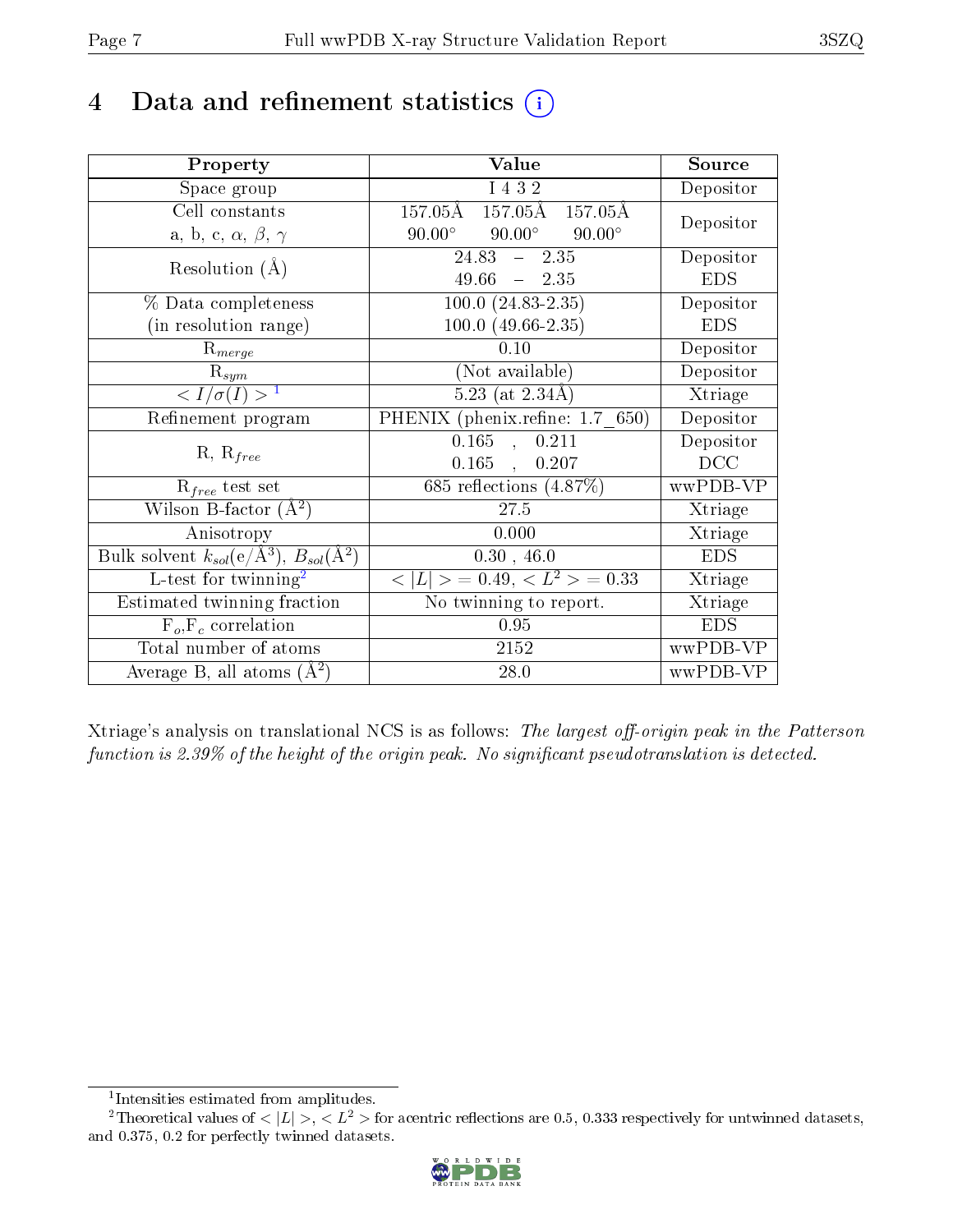# 5 Model quality  $(i)$

### 5.1 Standard geometry  $(i)$

Bond lengths and bond angles in the following residue types are not validated in this section: AMP, ZN, BME

The Z score for a bond length (or angle) is the number of standard deviations the observed value is removed from the expected value. A bond length (or angle) with  $|Z| > 5$  is considered an outlier worth inspection. RMSZ is the root-mean-square of all Z scores of the bond lengths (or angles).

| Mol  | Chain |             | Bond lengths   | Bond angles |                   |  |
|------|-------|-------------|----------------|-------------|-------------------|--|
|      |       | <b>RMSZ</b> | $\# Z  > 5$    | RMSZ        | $\# Z  > 5$       |  |
|      |       | 0.35        | 0/1693         | 0.51        | 0/2295            |  |
| 2    | В     | 0.48        | 0/106          | 1.28        | 0/161             |  |
| 3    | C     | 0.63        | $^{\prime}189$ | 1.33        | $1/290$ $(0.3\%)$ |  |
| Δ 11 | A II  | 0.39        | 1988           | 0.70        | $^{\prime}2746$   |  |

There are no bond length outliers.

All (1) bond angle outliers are listed below:

| $\parallel$ Mol $\parallel$ Chain $\parallel$ Res $\parallel$ Type $\parallel$ |  | Atoms                   |         | $\mid$ Observed( $^o$ ) $\mid$ Ideal( $^o$ ) |  |
|--------------------------------------------------------------------------------|--|-------------------------|---------|----------------------------------------------|--|
|                                                                                |  | $\pm$ C3'-C2'-C1' $\pm$ | $-5.01$ | 96.48                                        |  |

There are no chirality outliers.

There are no planarity outliers.

### 5.2 Too-close contacts  $\overline{a}$

In the following table, the Non-H and H(model) columns list the number of non-hydrogen atoms and hydrogen atoms in the chain respectively. The H(added) column lists the number of hydrogen atoms added and optimized by MolProbity. The Clashes column lists the number of clashes within the asymmetric unit, whereas Symm-Clashes lists symmetry related clashes.

|  |      | Mol   Chain   Non-H   H(model)   H(added) |          | $Clashes$   Symm-Clashes |
|--|------|-------------------------------------------|----------|--------------------------|
|  | 1645 |                                           | $1601\,$ |                          |
|  | 96   |                                           | 58       |                          |
|  | 168  |                                           |          |                          |
|  | 23   |                                           | 1 ດ      |                          |
|  |      |                                           | 19       |                          |
|  |      |                                           |          |                          |
|  | 20.  |                                           |          |                          |

Continued on next page...

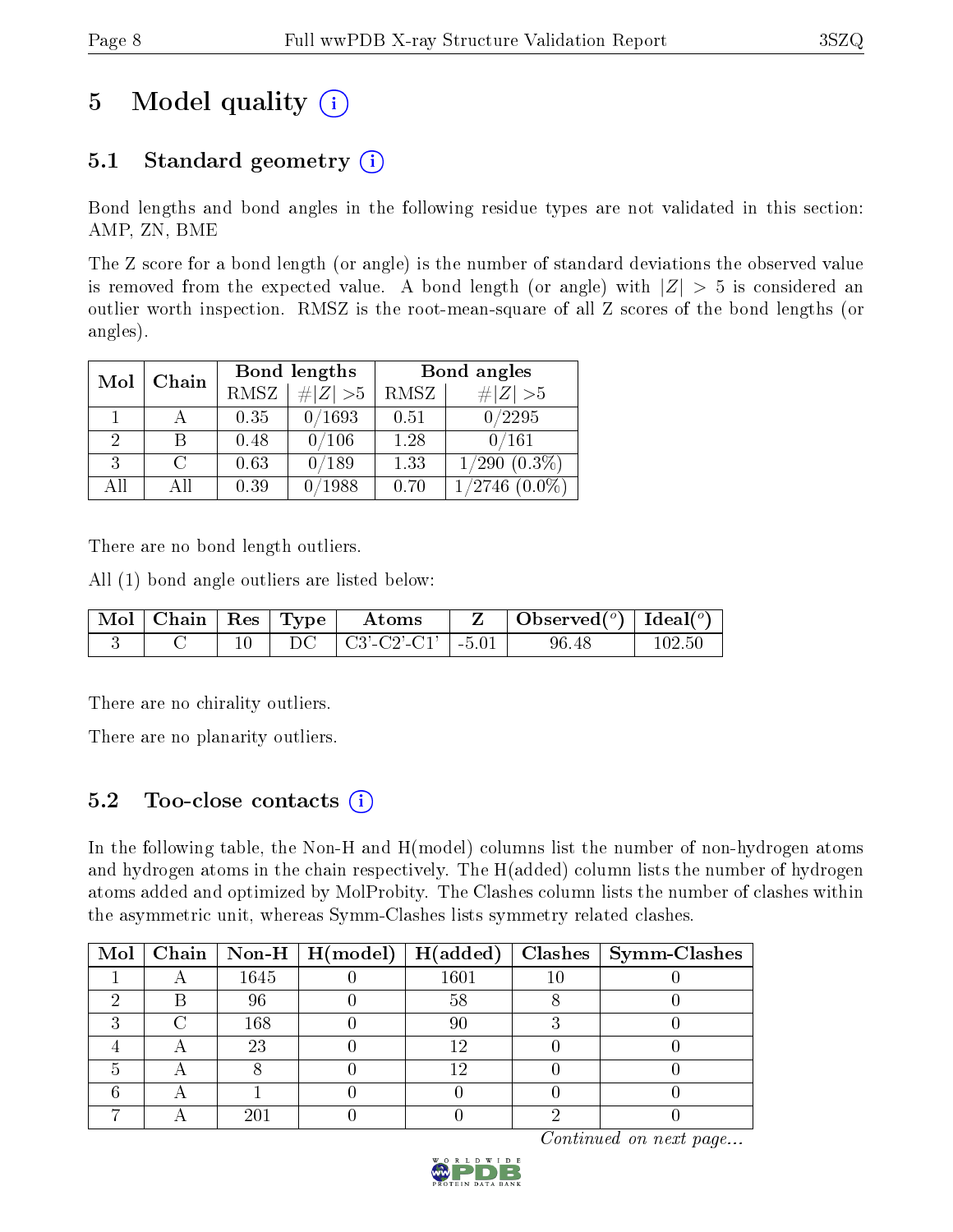The all-atom clashscore is defined as the number of clashes found per 1000 atoms (including hydrogen atoms). The all-atom clashscore for this structure is 5.

All (17) close contacts within the same asymmetric unit are listed below, sorted by their clash magnitude.

| Atom-1              | Atom-2            | Interatomic      | Clash         |
|---------------------|-------------------|------------------|---------------|
|                     |                   | distance $(\AA)$ | overlap $(A)$ |
| 1: A:69: LYS: HE3   | 1:A:222:TYR:CE2   | 2.30             | 0.66          |
| 2:B:4:DT:H2"        | 2: B: 5: DG: O5'  | 2.02             | 0.58          |
| $2:B:2:D\\C:H2"$    | 2:B:3:DC:H5       | 1.87             | 0.57          |
| 3:C:7:DA:H2"        | 3:C:8:DA:C8       | 2.43             | 0.53          |
| 2:B:4:DT:H2'        | 2: B: 5: DG: C8   | 2.46             | 0.51          |
| 2:B:4:DT:H2"        | 2: B: 5: DG: C5'  | 2.42             | 0.49          |
| 1: A: 188: GLY: HA3 | 7: A: 336: HOH:O  | 2.13             | 0.48          |
| 1:A:230:VAL:HG23    | 1: A:231: SER: N  | 2.29             | 0.48          |
| 1:A:221:GLU:HA      | 1: A:221: GLU:OE1 | 2.15             | 0.47          |
| 1:A:78:ASP:HB3      | 1:A:81[B]:LEU:HB2 | 1.98             | 0.46          |
| 2:B:2:D C:H42       | 3:C:13:DG:H1      | 1.65             | 0.45          |
| 1: A:143:MET:HE1    | 2:B:1:DC:H1'      | 1.99             | 0.45          |
| 1:A:212:THR:HG21    | 3:C:7:DA:OP1      | 2.18             | 0.42          |
| 2:B:4:DT:C2'        | 2: B: 5: DG: C8   | 3.02             | 0.42          |
| 1:A:142:SER:HB2     | 2:B:1:DC:H5'      | 2.03             | 0.41          |
| 1:A:35[A]:ARG:HD3   | 7: A:380:HOH:O    | 2.20             | 0.41          |
| 1:A:135:VAL:HA      | 1: A:149: HIS:O   | 2.21             | 0.41          |

There are no symmetry-related clashes.

### 5.3 Torsion angles  $(i)$

#### 5.3.1 Protein backbone  $(i)$

In the following table, the Percentiles column shows the percent Ramachandran outliers of the chain as a percentile score with respect to all X-ray entries followed by that with respect to entries of similar resolution.

The Analysed column shows the number of residues for which the backbone conformation was analysed, and the total number of residues.



 $Mol$  | Chain | Non-H | H(model) | H(added) | Clashes | Symm-Clashes  $7$  | B | 6 | 0 | 0 | 0 | 0  $7$  | C | 4 | 0 | 0 | 0 | 0 All | All | 2152 | 0 | 1773 | 17 | 0

Continued from previous page...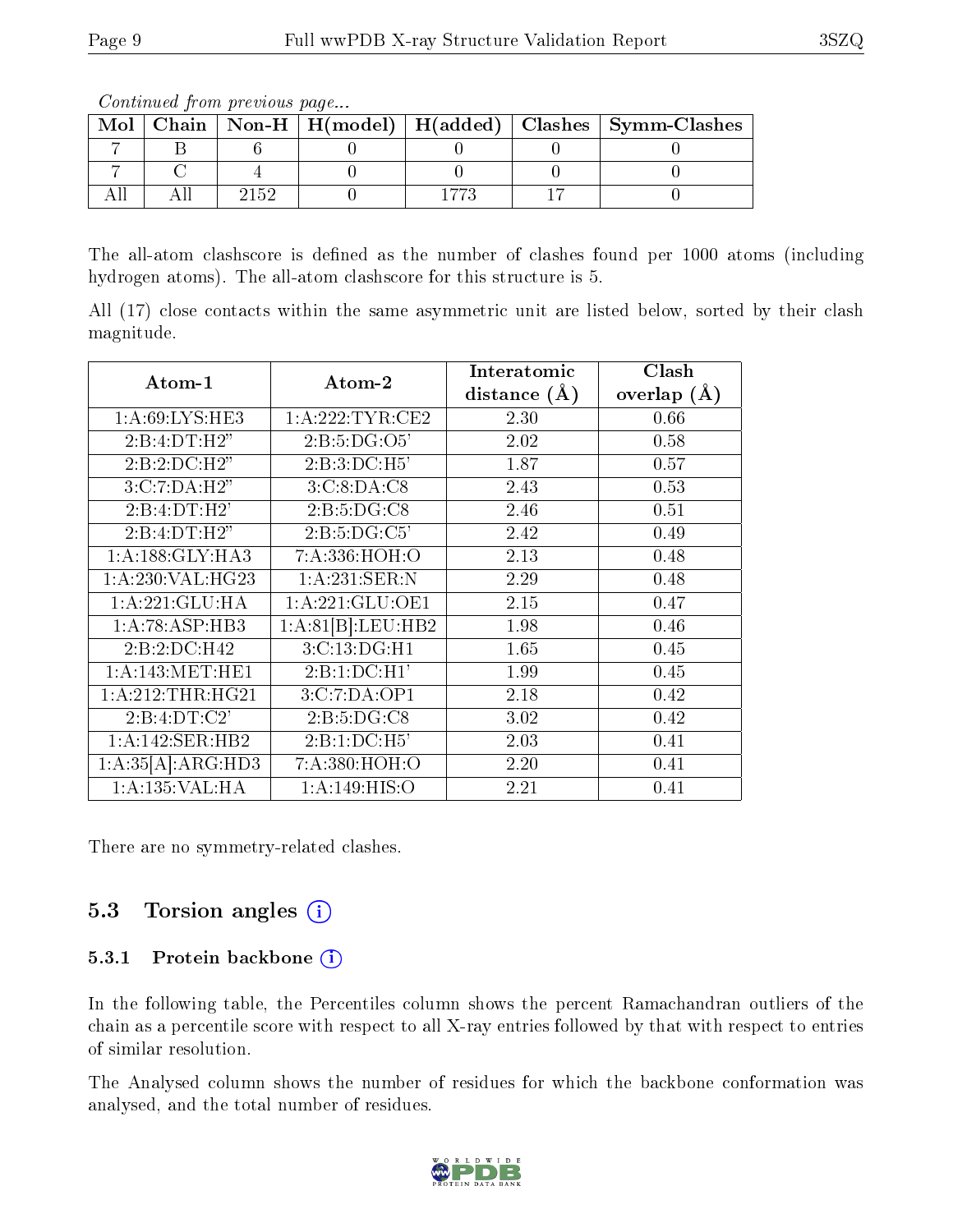| Mol   Chain | Analysed                                | Favoured   Allowed   Outliers   Percentiles |  |                                                |
|-------------|-----------------------------------------|---------------------------------------------|--|------------------------------------------------|
|             | $202/206$ (98\%)   196 (97\%)   6 (3\%) |                                             |  | $\begin{bmatrix} 100 \\ 100 \end{bmatrix}$ 100 |

There are no Ramachandran outliers to report.

#### $5.3.2$  Protein sidechains  $(i)$

In the following table, the Percentiles column shows the percent sidechain outliers of the chain as a percentile score with respect to all X-ray entries followed by that with respect to entries of similar resolution.

The Analysed column shows the number of residues for which the sidechain conformation was analysed, and the total number of residues.

| Mol   Chain | Rotameric   Outliers   Percentiles<br>Analysed |  |                         |  |
|-------------|------------------------------------------------|--|-------------------------|--|
|             | $188/193$ (97%)   188 (100%)                   |  | $\vert$ 100 100 $\vert$ |  |

There are no protein residues with a non-rotameric sidechain to report.

Some sidechains can be flipped to improve hydrogen bonding and reduce clashes. There are no such sidechains identified.

#### $5.3.3$  RNA  $(i)$

There are no RNA molecules in this entry.

### 5.4 Non-standard residues in protein, DNA, RNA chains (i)

There are no non-standard protein/DNA/RNA residues in this entry.

### 5.5 Carbohydrates (i)

There are no carbohydrates in this entry.

### 5.6 Ligand geometry  $(i)$

Of 4 ligands modelled in this entry, 1 is monoatomic - leaving 3 for Mogul analysis.

In the following table, the Counts columns list the number of bonds (or angles) for which Mogul statistics could be retrieved, the number of bonds (or angles) that are observed in the model and the number of bonds (or angles) that are defined in the Chemical Component Dictionary. The Link column lists molecule types, if any, to which the group is linked. The Z score for a bond

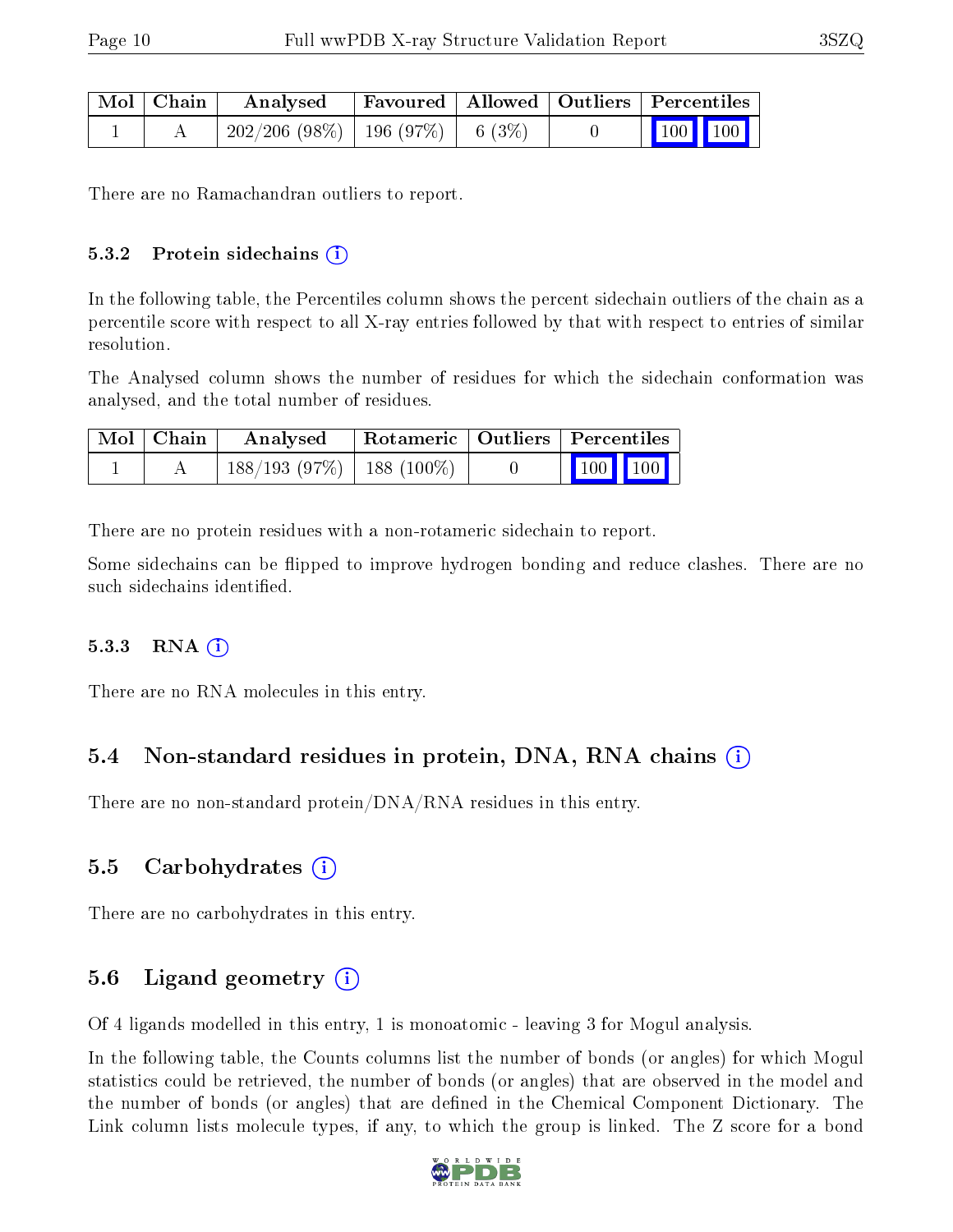| Mol<br>Type |             |  |         |  | Chain      | $\operatorname{Res}$ | Link        |          | Bond lengths |           |  | Bond angles |  |
|-------------|-------------|--|---------|--|------------|----------------------|-------------|----------|--------------|-----------|--|-------------|--|
|             |             |  |         |  | Counts     | RMSZ                 | # $ Z  > 2$ | Counts   | RMSZ         | $\# Z $   |  |             |  |
|             | AMP         |  |         |  | 22, 25, 25 | 0.87                 | (4% )       | 25,38,38 | 1.44         | $5(20\%)$ |  |             |  |
| 5           | BME         |  | ച       |  | 3,3,3      | 0.26                 |             | 1,2,2    | 0.39         |           |  |             |  |
| 5           | ${\rm BME}$ |  | റ<br>мJ |  | 3,3,3      | 0.25                 |             | 1, 2, 2  | 0.44         |           |  |             |  |

length (or angle) is the number of standard deviations the observed value is removed from the expected value. A bond length (or angle) with  $|Z| > 2$  is considered an outlier worth inspection. RMSZ is the root-mean-square of all Z scores of the bond lengths (or angles).

In the following table, the Chirals column lists the number of chiral outliers, the number of chiral centers analysed, the number of these observed in the model and the number defined in the Chemical Component Dictionary. Similar counts are reported in the Torsion and Rings columns. '-' means no outliers of that kind were identified.

| Mol |     |  |                          | Type   Chain   Res   Link   Christmas | <b>Torsions</b>                                                                   | Rings |
|-----|-----|--|--------------------------|---------------------------------------|-----------------------------------------------------------------------------------|-------|
|     | AMP |  | $\overline{\phantom{a}}$ |                                       | $\left[ \frac{4}{6} \right] \frac{26}{26} \left[ \frac{0}{3} \right] \frac{3}{3}$ |       |
|     | BME |  | $\sim$                   | $\overline{\phantom{0}}$              |                                                                                   |       |
|     | BME |  | $\sim$                   |                                       |                                                                                   |       |

All (1) bond length outliers are listed below:

|  |  |                           | Mol   Chain   Res   Type   Atoms   Z   Observed(A)   Ideal(A) |  |
|--|--|---------------------------|---------------------------------------------------------------|--|
|  |  | $\Box$ AMP   C5-C4   2.15 | 1.46                                                          |  |

| Mol | Chain | $\operatorname{Res}% \left( \mathcal{N}\right) \equiv\operatorname{Res}(\mathcal{N}_{0},\mathcal{N}_{0})$ | Type  | Atoms           |         | Observed $(°)$ | Ideal(°) |
|-----|-------|-----------------------------------------------------------------------------------------------------------|-------|-----------------|---------|----------------|----------|
|     |       |                                                                                                           | A MP  | $N3-C2-N1$      | $-3.43$ | 123.31         | 128.68   |
|     |       |                                                                                                           | A M P | $C4-C5-N7$      | $-2.98$ | 106.30         | 109.40   |
|     |       |                                                                                                           | A M P | $O2P-P-O5'$     | $-2.40$ | 100.33         | 106.73   |
|     |       |                                                                                                           | A MP  | $O3P-P-O2P$     | 2.25    | 116.24         | 107.64   |
|     |       |                                                                                                           | А МР  | $O3P - P - O5'$ | $-215$  | 101.03         | 106.73   |

All (5) bond angle outliers are listed below:

There are no chirality outliers.

All (5) torsion outliers are listed below:

| Mol | Chain | $\operatorname{Res}% \left( \mathcal{N}\right) \equiv\operatorname{Res}(\mathcal{N}_{0})\cap\mathcal{N}_{1}$ | Type       | Atoms                       |
|-----|-------|--------------------------------------------------------------------------------------------------------------|------------|-----------------------------|
|     |       |                                                                                                              | A M P      | $C5'$ - $O5'$ - $P$ - $O1P$ |
|     |       |                                                                                                              | A M P      | $C5'$ $O5'$ $P$ $O2P$       |
|     |       |                                                                                                              | AMP        | $C5'$ - $O5'$ - $P$ - $O3P$ |
| .5  |       |                                                                                                              | <b>BME</b> | $O1-C1-C2-S2$               |
|     |       |                                                                                                              |            | $O4'$ -C4'-C5'-O5'          |

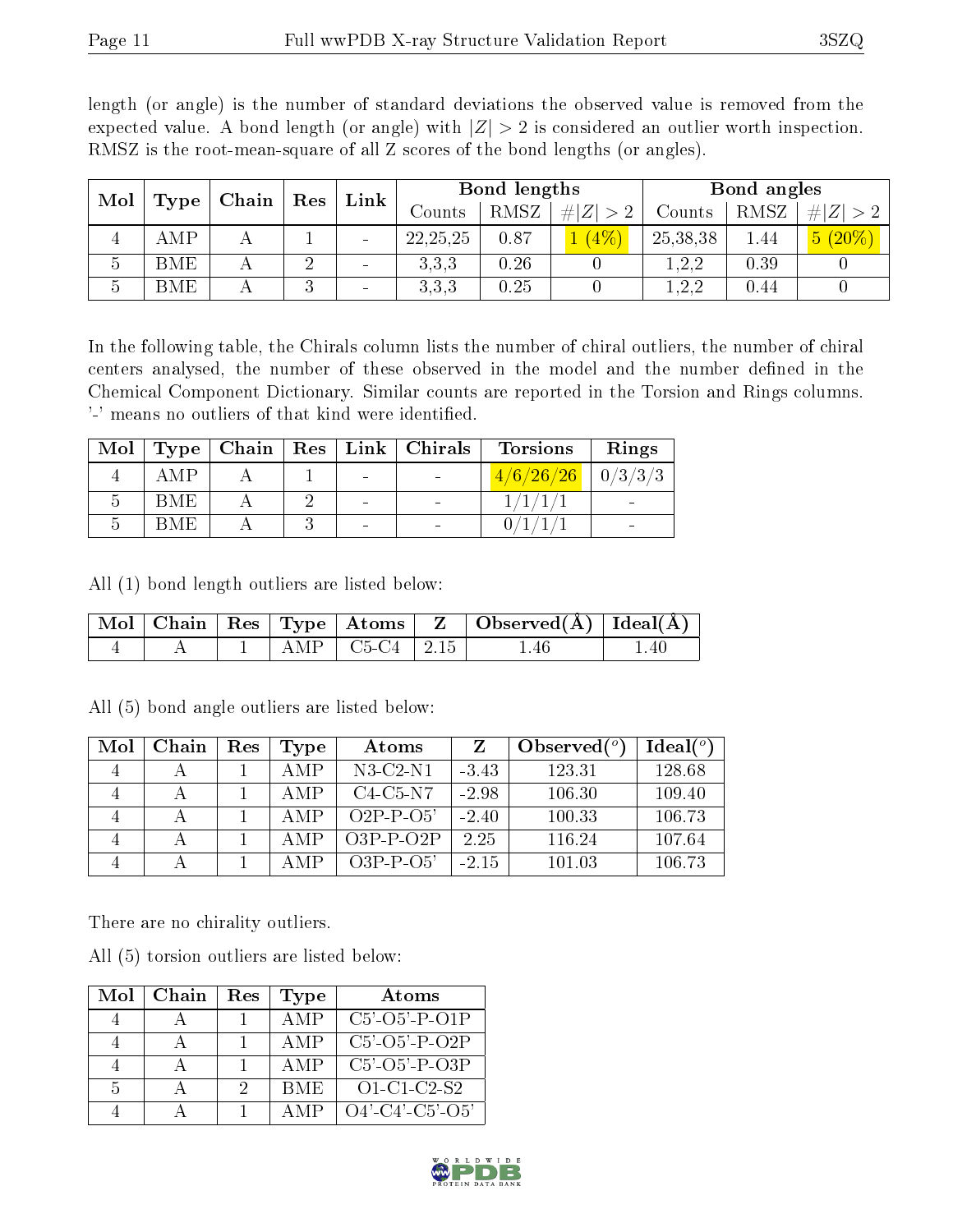There are no ring outliers.

No monomer is involved in short contacts.

The following is a two-dimensional graphical depiction of Mogul quality analysis of bond lengths, bond angles, torsion angles, and ring geometry for all instances of the Ligand of Interest. In addition, ligands with molecular weight > 250 and outliers as shown on the validation Tables will also be included. For torsion angles, if less then 5% of the Mogul distribution of torsion angles is within 10 degrees of the torsion angle in question, then that torsion angle is considered an outlier. Any bond that is central to one or more torsion angles identified as an outlier by Mogul will be highlighted in the graph. For rings, the root-mean-square deviation (RMSD) between the ring in question and similar rings identified by Mogul is calculated over all ring torsion angles. If the average RMSD is greater than 60 degrees and the minimal RMSD between the ring in question and any Mogul-identified rings is also greater than 60 degrees, then that ring is considered an outlier. The outliers are highlighted in purple. The color gray indicates Mogul did not find sufficient equivalents in the CSD to analyse the geometry.



#### 5.7 [O](https://www.wwpdb.org/validation/2017/XrayValidationReportHelp#nonstandard_residues_and_ligands)ther polymers (i)

There are no such residues in this entry.

### 5.8 Polymer linkage issues  $(i)$

There are no chain breaks in this entry.

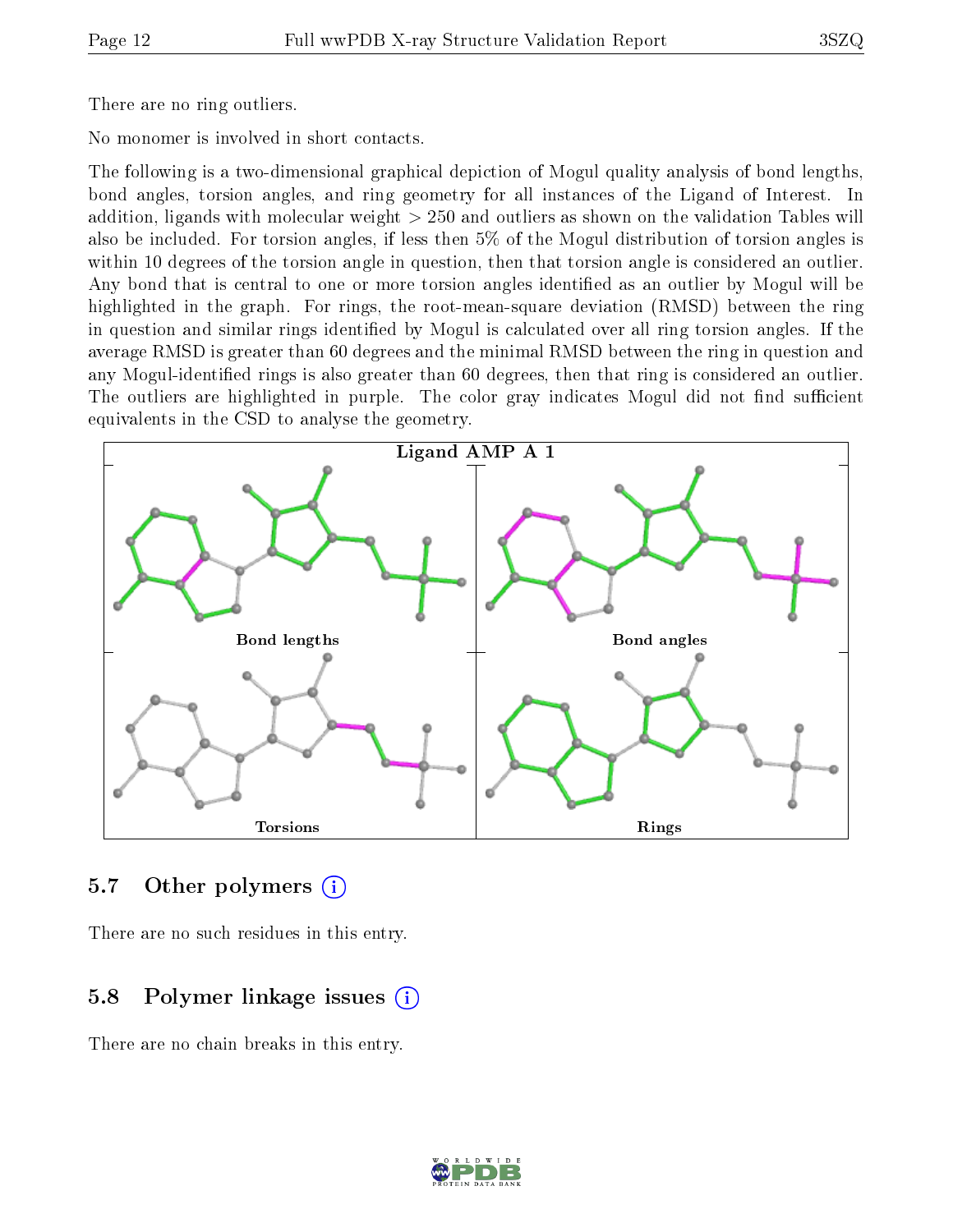## 6 Fit of model and data  $\left( \cdot \right)$

## 6.1 Protein, DNA and RNA chains (i)

In the following table, the column labelled  $#RSRZ> 2'$  contains the number (and percentage) of RSRZ outliers, followed by percent RSRZ outliers for the chain as percentile scores relative to all X-ray entries and entries of similar resolution. The OWAB column contains the minimum, median,  $95<sup>th</sup>$  percentile and maximum values of the occupancy-weighted average B-factor per residue. The column labelled  $Q < 0.9$  lists the number of (and percentage) of residues with an average occupancy less than 0.9.

| Mol | Chain         | Analysed        | ${ <\hspace{-1.5pt}{\mathrm{RSRZ}} \hspace{-1.5pt}>}$ | $\#\text{RSRZ}{>}2$                    | $OWAB(A^2)$    | $\rm Q\textcolor{black}{<}0.9$ |
|-----|---------------|-----------------|-------------------------------------------------------|----------------------------------------|----------------|--------------------------------|
|     |               | 200/206(97%)    | $-0.42$                                               | $(0\%)$   91  <br> 95                  | 13, 22, 39, 53 |                                |
|     | B.            | $5/5(100\%)$    | 0.19                                                  | 100<br>$\overline{100}$ $\overline{ }$ | 33, 34, 49, 52 |                                |
|     | $\mathcal{C}$ | $8/14$ (57%)    | 0.23                                                  | <b>100</b><br>$0$   100                | 47, 56, 63, 63 |                                |
| All | All           | $213/225(94\%)$ | $-0.38$                                               | $(0\%)$<br>95                          | 13, 22, 48, 63 |                                |

All (1) RSRZ outliers are listed below:

| Mol   Chain   Res   Type   RSRZ |  |  |  |
|---------------------------------|--|--|--|
|                                 |  |  |  |

### 6.2 Non-standard residues in protein, DNA, RNA chains (i)

There are no non-standard protein/DNA/RNA residues in this entry.

### 6.3 Carbohydrates (i)

There are no carbohydrates in this entry.

### 6.4 Ligands  $(i)$

In the following table, the Atoms column lists the number of modelled atoms in the group and the number defined in the chemical component dictionary. The B-factors column lists the minimum, median,  $95<sup>th</sup>$  percentile and maximum values of B factors of atoms in the group. The column labelled  $Q< 0.9$ ' lists the number of atoms with occupancy less than 0.9.

| Mol | $\mathbf{Type}_{\perp}$ |  |   |      |      | $\mid$ Chain $\mid$ Res $\mid$ Atoms $\mid$ RSCC $\mid$ RSR $\mid$ B-factors(A <sup>2</sup> ) $\mid$ Q<0.9 |  |
|-----|-------------------------|--|---|------|------|------------------------------------------------------------------------------------------------------------|--|
|     | BMF                     |  |   | 0.93 | 0.15 | 37,42,50,52                                                                                                |  |
|     | BME                     |  | 4 | 0.97 |      | 26, 34, 41, 45                                                                                             |  |

Continued on next page...